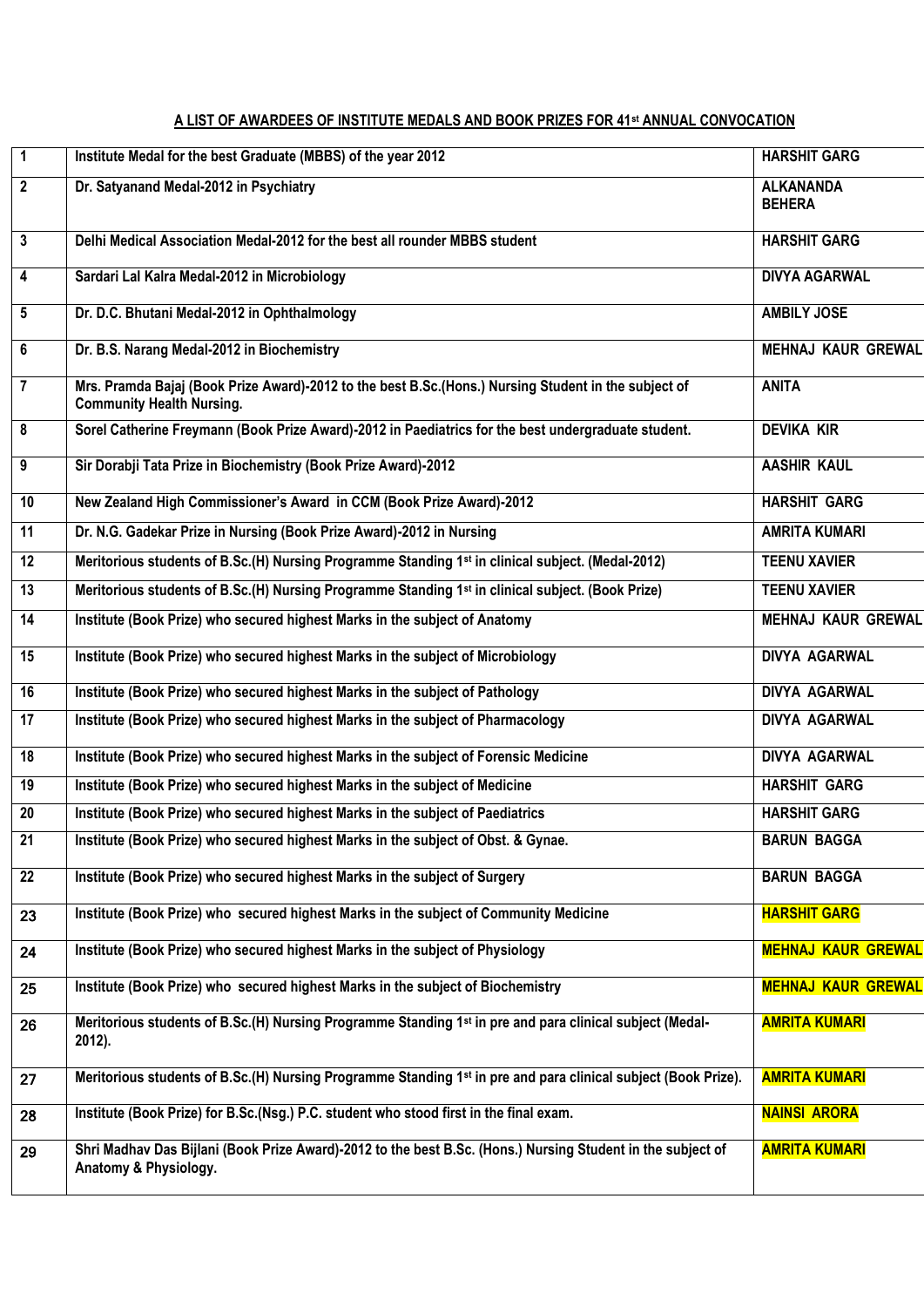## **LIST OF AWARDEES OF INSTITUTE MEDALS AND BOOK PRIZES FOR INSTITUTE DAY CELEBRAITON-2013**

| 1   | Dr. Vidya Sagar Medal-2012 in Psychiatry                                                                                          | SATHYA PRAKASH               |
|-----|-----------------------------------------------------------------------------------------------------------------------------------|------------------------------|
| 2   | Shri Mohan Lal Wig Medal-2012 for Clinical Research                                                                               | <b>SUJATA PATHAK</b>         |
| 3   | Dr. B.K. Anand Medal-2012 in Physiology                                                                                           | <b>DIDHITI MUKHERJEE</b>     |
| 4   | Dr. Bodhraj Sabharwal Medal-2012 in Ophthalmology                                                                                 | <b>SANGEETA ROY</b>          |
| 5   | Smt. Kirpal Kaur Medal-2012 for House Physician                                                                                   | <b>SURVIT JAIN</b>           |
| 6   | Dr. Atm Prakash Medal-2012 in Surgery                                                                                             | <b>MANPREET UPPAL</b>        |
| 7   | Dr. Shyam Sharma Medal-2012 in Radiology                                                                                          | <b>T.V. PRASAD</b>           |
| 8   | Dr. Jagdish Lal Kapila Medal-2012 in Cardiology                                                                                   | <b>RAMANDEEP SINGH AHUJA</b> |
| 9   | Mrs. Geeta Mittal Medal & Book Prize-2012 for Basic Research                                                                      | <b>REKHA CHAUBEY</b>         |
| 10  | Mrs. Geeta Mittal Medal & Book Prize-2012 for Clinical Research                                                                   | <b>ANKUR MANDELIA</b>        |
| 11  | Dr. M. Rohtagi Medal in Paediatric Surgery to the best M.Ch. student.                                                             | <b>ANKUR MANDELIA</b>        |
| 12  | Hira Lal Medal-2012 in Surgery                                                                                                    | <b>BIMALESH PURKAIT</b>      |
| 13. | Prof. V. Hingorani Medal-2012 in Obstetrics & Gynaecology                                                                         | <b>NISHA MALIK</b>           |
| 14  | Dr. S.V. Talekar Medal-2012 in Biophysics                                                                                         | <b>PRADEEP SHARMA</b>        |
| 15  | Smt. Leelawati Salwan (Book Prize Award-2012) in Obst. & Gynaecology for the<br>best Junior Resident for an Outstanding Research. | <b>MONICA GUPTA</b>          |
| 16  | Manohar Lal Soni (Book Prize Award)-2012 Prize in Neurology to the best<br>postgraduate                                           | <b>SHAILY SINGH</b>          |
| 17  | Dr. MMS Ahuja Award (Book Prize Award)-2012 in Endo to the best DM student                                                        | YASHDEEP GUPTA<br>&          |
|     |                                                                                                                                   | <b>DEEPAK KHANDELWAL</b>     |
| 18  | Dr. Rakesh Tandon (Book Prize Award)-2012 to the best DM Gastroenterology<br>student.                                             | SAURABH KEDIA                |
| 19  | Smt. Shakuntala Jolly Medal-2012 to the best DM Medical Oncology student                                                          | SMITA KAYAL                  |
| 20  | Prof. V. Ramalingaswamy (Book Prize Award)-2012 to the best intern at the<br>Rural Health Centre, Ballabgarh.                     | <b>NISHANT GURNANI</b>       |
| 21  | Dr. N.C. Nayak Medal-2012 for best SR in Pathology                                                                                | AANCHAL KAKKAR               |
| 22  | Dr. V. Ramalingaswami Medal-2012 for best JR in Pathology                                                                         | ARUNA NAMBIRAJAN             |
| 23  | Dr. H.D. Tandon Medal-2012 for best undergraduate MBBS student                                                                    | <b>DIVYA AGARWAL</b>         |
| 24  | Sorel Catherine Freymann (Book Prize Award)-2012 in Paediatrics for the best<br>postgraduate student.                             | <b>B. SAINATH</b>            |
| 25  | Kamini Charity Trust Prize in Otorhynolaryngology (Book Prize Award)-2012                                                         | <b>JAINI LODHA VIMAL</b>     |